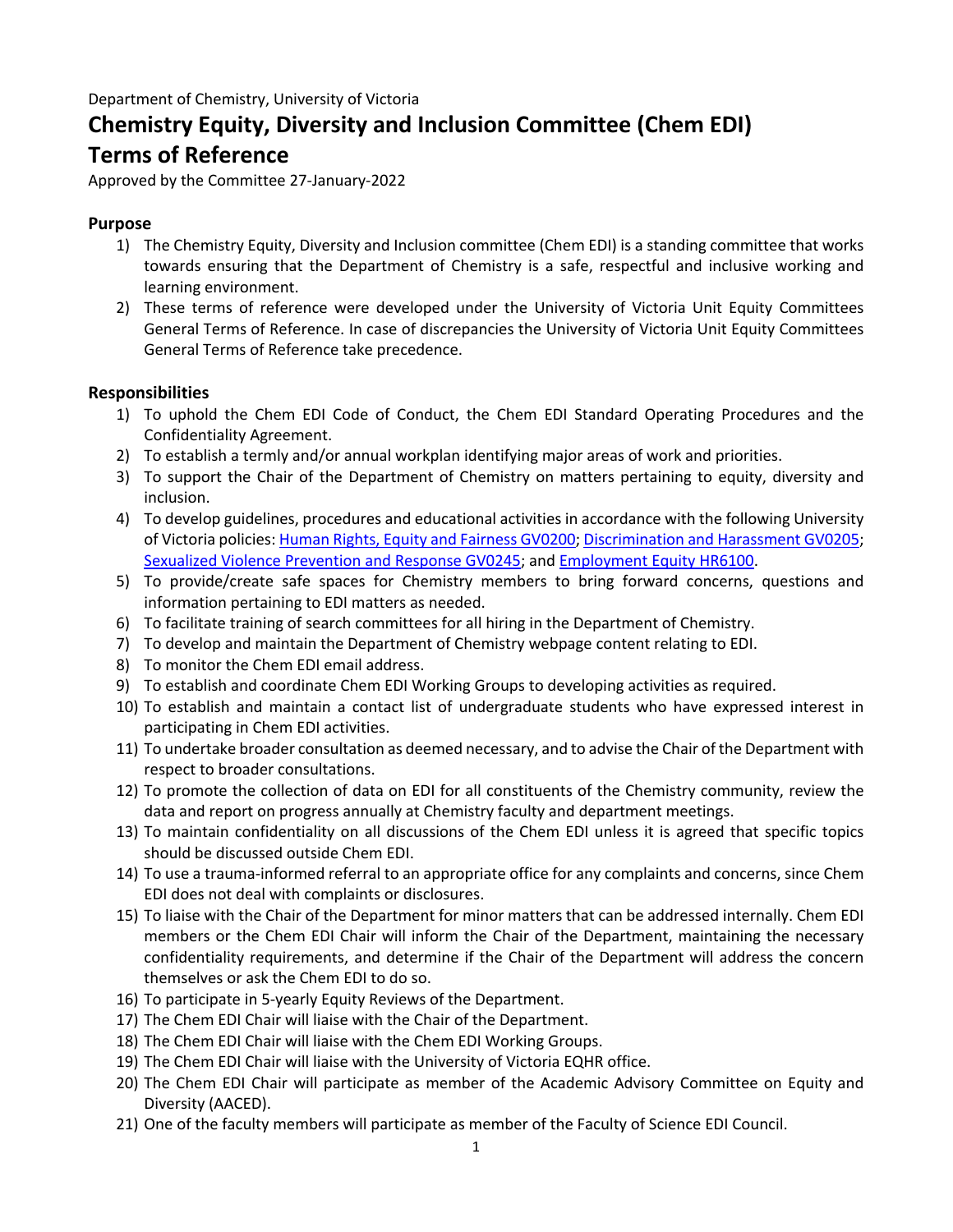### **Membership**

- 1) The membership will include diverse representation from Chemistry faculty, staff, graduate and undergraduate students, and researchers in faculty research groups. The Chair of the Department is not an *ex-officio* member and not a regular member of the Chem EDI.
- 2) The membership will consist of a maximum of 2 faculty members, 2 staff members, 2 graduate students, 2 undergraduate students preferably from different years of study, and 1 researcher.
- 3) A member on leave of absence from the Department of Chemistry for longer than 6 months will be replaced. For absences shorter than 6 months the Chem EDI will function with one less member. Faculty members on leave will always be replaced.
- 4) One of the two faculty members will serve as Chem EDI Chair and will be recommended by the other members, with not more than one dissenting vote. The Chair of the Department will approve the recommendation from Chem EDI and will officially appoint the Chem EDI Chair.
- 5) In the absence of the Chem EDI Chair, the second faculty member will serve as Acting Chem EDI Chair. In the absence of both faculty members, the Chem EDI Chair appoints an Acting Chem EDI Chair from the other Chem EDI members.
- 6) Faculty and staff serving on the Chem EDI will not have a defined length of term and the Chem EDI Chair will not have a defined length of term. Graduate students, undergraduate students and researchers will be appointed for a maximum 2-year term (minimum of 1 year), with re-nomination possible.
- 7) A call for nominations will be issued on an *ad hoc* basis to immediately fill a vacancy. The various representative groups described in #1 can nominate members. Self-nominations are acceptable.
- 8) The Chem EDI Chair will consult with the Chair of the Department as to the availability of nominated staff and faculty to serve as members.
- 9) Membership nominations will require committee support with not more than one dissenting vote. The Chem EDI will recommend nomineesto the Chem EDI Chair, who will seek final approval for membership from the Chair of the Department.
- 10) Members may be dismissed for failure to fulfill the responsibilities of Chem EDI, or failure to uphold the Chem EDI Code of Conduct, the Chem EDI Standard Operating Procedures or the Chem EDI Confidentiality Agreement.
- 11) If dismissal of a member is necessary, the members will make a recommendation to the Chem EDI Chair who will inform the Chair of the Department. Membership dismissal will require committee support with not more than one dissenting vote.
- 12) If dismissal of the Chem EDI Chair is necessary, the remaining Chem EDI members will recommend dismissal to the second faculty member. If the second faculty member is in conflict, the Chair of the Department adjudicates the proceedings.
- 13) One or more members will be designated as the primary confidential contacts in the Department of Chemistry. However, all members of Chem EDI can be contacted with respect to EDI matters in the Department of Chemistry.
- 14) Students may request their involvement in Chem EDI to be officially recognised as a co-curricular record, as described here: https://www.uvic.ca/coopandcareer/hands-on-learning/extracurricular/index.php.

## **Confidentiality**

- 1) The Chem EDI will apply the necessary procedures to ensure confidentiality of all deliberations.
- 2) The Chem EDI will not discuss as a group the details of information brought to them except in such abstracted form as is agreed upon in advance, and in order to identify what collective actions can be taken to prevent such problems arising in the future.

## **Meetings**

1) Meetings will normally be held once a month.